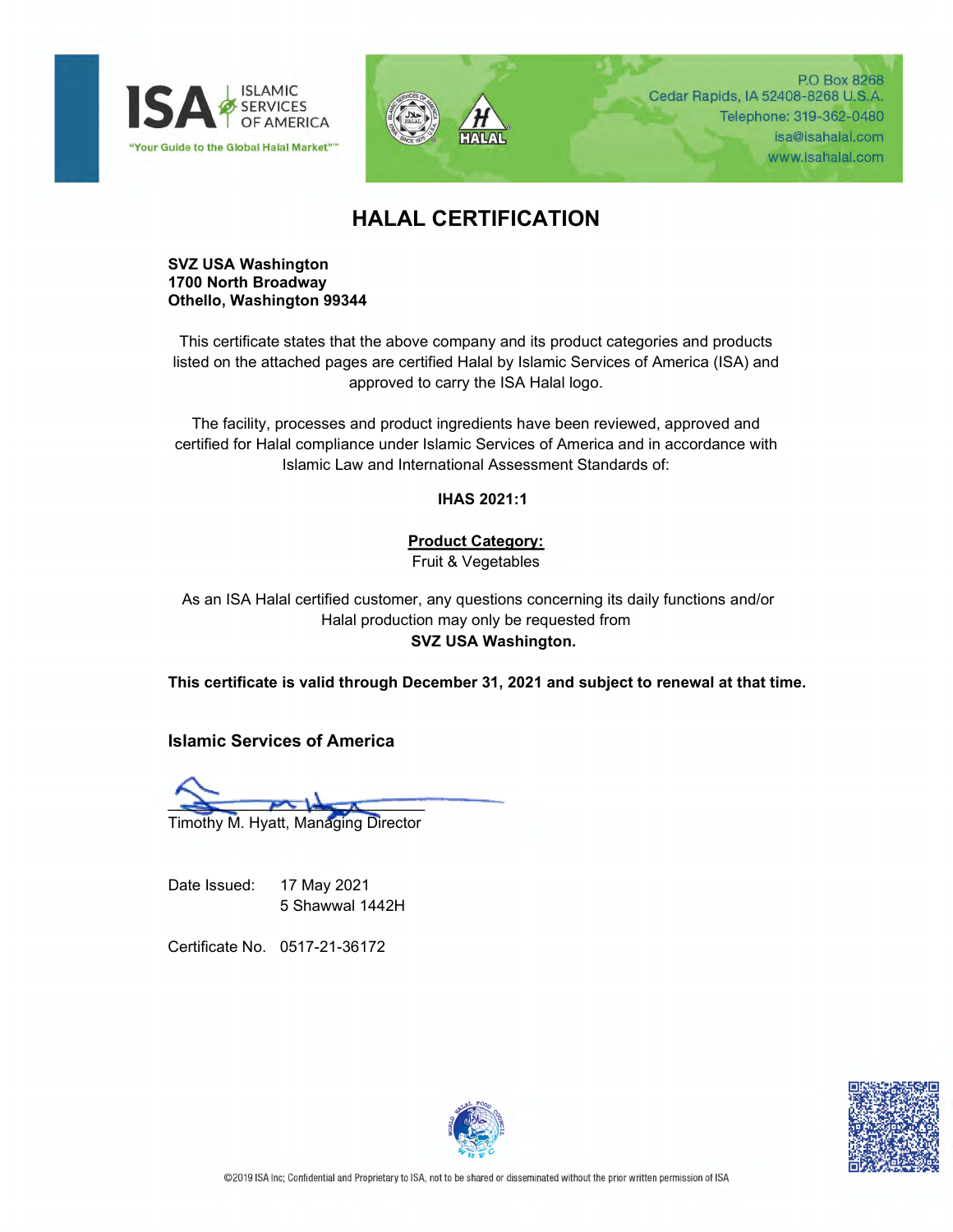



P.O Box 8268 Cedar Rapids, IA 52408-8268 U.S.A. Telephone: 319-362-0480 isa@isahalal.com www.isahalal.com

| <b>Product Name</b>                        | <b>Product Name</b>                  |
|--------------------------------------------|--------------------------------------|
| Apple Juice Concentrate                    | Kiwi Juice Concentrate               |
| Apple Juice Concentrate Organic            | Mango Juice Concentrate              |
| Apple Puree                                | Marionberry Juice Concentrate        |
| Apple Puree Concentrate                    | Marionberry Juice Concentrate        |
| Apple Puree Concentrate Organic            | <b>Marionberry Puree</b>             |
| Apple Puree Organic                        | Navy Bean Puree                      |
| <b>Apricot Juice Concentrate</b>           | Nectarine Puree                      |
| <b>Apricot Puree</b>                       | Nectarine Puree Organic              |
| Apricot Puree Organic                      | Organic Green Bean Puree             |
| Aronia Juice Concentrate                   | Peach Juice                          |
| Black Bean Puree, Organic                  | Peach Juice Concentrate              |
| <b>Black Currant Juice Concentrate</b>     | Peach Juice Concentrate Organic      |
| <b>Black Currant Puree</b>                 | Peach Juice Organic                  |
| <b>Blackberry Juice Concentrate</b>        | Peach Puree                          |
| <b>Blackberry Puree</b>                    | Peach Puree Organic                  |
| <b>Blackberry Puree Organic</b>            | Peach, White Juice                   |
| <b>Blueberry Juice Concentrate</b>         | Peach, White Juice Concentrate       |
| <b>Blueberry Juice Concentrate Organic</b> | Pear Juice Concentrate               |
| Blueberry Juice Concentrate, Wild          | Pear Juice Concentrate Organic       |
| <b>Blueberry Pomace Frozen</b>             | Pear Puree                           |
| <b>Blueberry Pomace Frozen Organic</b>     | Pear Puree Concentrate               |
| <b>Blueberry Puree</b>                     | Pear Puree Concentrate Organic       |
| <b>Blueberry Puree Concentrate</b>         | Pear Puree Organic                   |
| <b>Blueberry Puree Concentrate Organic</b> | Plum Juice Concentrate               |
| <b>Blueberry Puree Organic</b>             | <b>Plum Puree</b>                    |
| <b>Boysenberry Puree</b>                   | Plum Puree Organic                   |
| <b>Broccoli Puree</b>                      | Pumpkin Juice Concentrate            |
| Broccoli Puree Organic                     | <b>Pumpkin Puree</b>                 |
| <b>Butternut Juice Concentrate</b>         | Pumpkin Puree Concentrate            |
| <b>Butternut Squash Puree</b>              | Pumpkin Puree Concentrate Organic    |
| <b>Butternut Squash Puree Concentrate</b>  | Pumpkin Puree Organic                |
| Butternut Squash Puree Concentrate Organic | Raspberry Juice                      |
| <b>Butternut Squash Puree Organic</b>      | Raspberry Juice Concentrate          |
| Carrot Puree                               | Raspberry Juice Concentrate Organic  |
| <b>Carrot Puree Acidified Lemon</b>        | Raspberry Puree                      |
| <b>Carrot Puree Concentrate</b>            | Raspberry Puree Concentrate          |
| Carrot Puree Concentrate Organic           | Raspberry Puree Organic              |
| Carrot Puree Organic                       | Raspberry, Black Juice Concentrate   |
| <b>Carrot Puree Organic Acidified</b>      | Raspberry, Black Puree               |
| Carrot, Purple Juice Concentrate           | <b>Red Beet Juice</b>                |
| Carrot, Purple Juice Concentrate Acidified | <b>Red Beet Juice Acidified</b>      |
| Carrot, Purple Puree                       | <b>Red Beet Juice Concentrate</b>    |
| Carrot, Yellow Juice Concentrate           | Red Beet Juice Concentrate Acidified |
| Carrot, Yellow Juice Concentrate Acidified | <b>Red Beet Puree</b>                |
| <b>Carrot, Yellow Puree</b>                | <b>Red Beet Puree Organic</b>        |
| Cherry, Sour Puree                         | Rhubarb Puree, Organic               |
| Cherry, Sweet Juice                        | Roasted Red Bell Pepper Puree        |
| Cherry, Sweet Juice Concentrate            | Spinach Juice Concentrate            |
| Cherry, Sweet Juice Concentrate Organic    | Spinach Juice Concentrate Acidified  |
| Cherry, Sweet Organic                      | Spinach Puree                        |
| Cherry, Sweet Puree                        | Spinach Puree Organic                |
| Cherry, Sweet Puree Concentrate            | Spinach Puree with Lemon, Organic    |
| Cherry, Sweet Puree Concentrate Organic    | <b>Strawberry Juice Concentrate</b>  |
| Cherry, Sweet Puree Organic                | Strawberry Juice Concentrate Organic |
| <b>Chickpea Puree</b>                      | <b>Strawberry Puree</b>              |